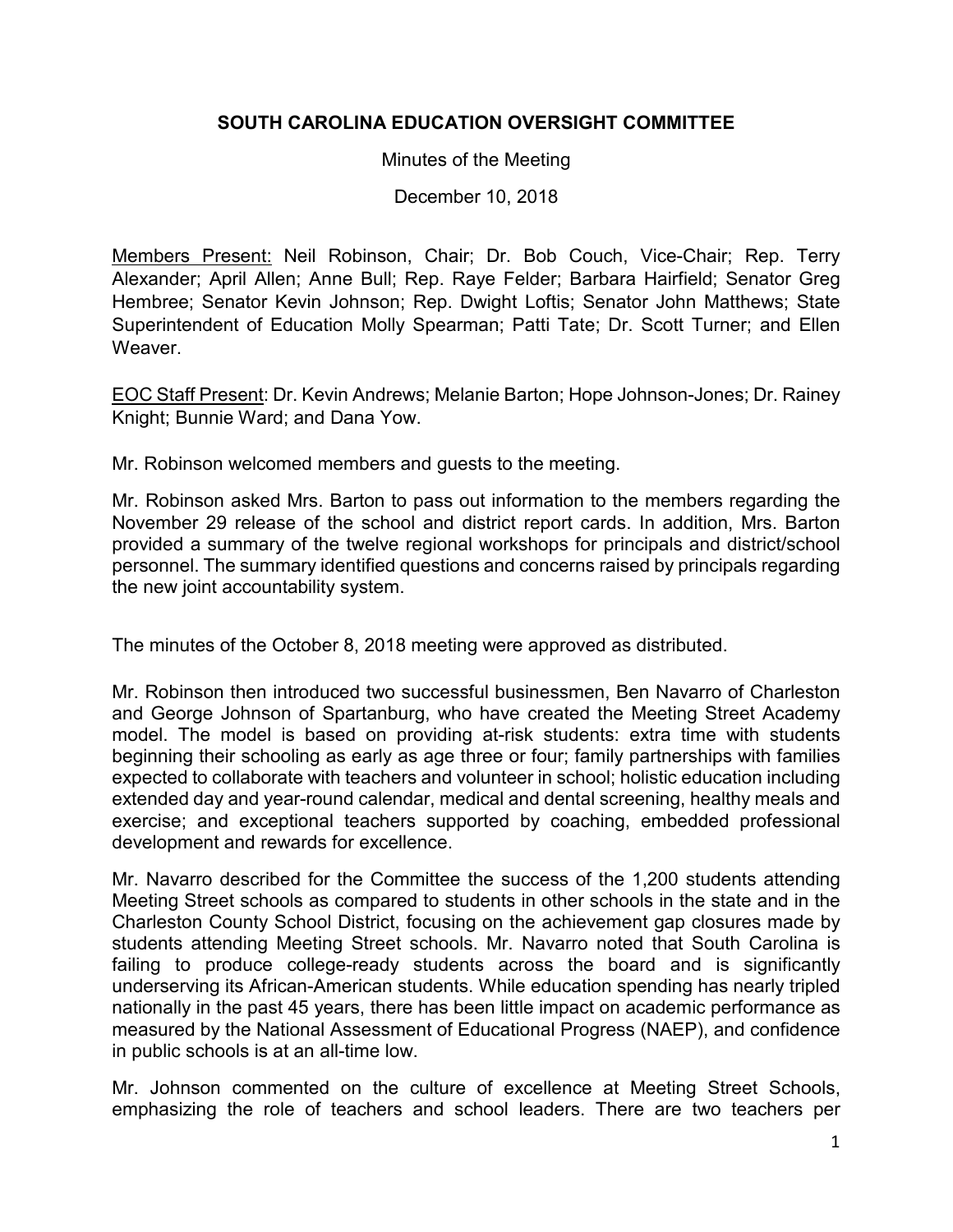classroom, an experienced teacher who is coaching a novice teacher. For the 41 hires made last year, Meeting Street Schools received over 1,900 applications. Regarding leadership, Mr. Johnson noted that there is an operational leader in the school and an instructional leader, focusing the energy and attention of the individuals on specific tasks. Behavioral issues are not an issue because of the core values emphasized and the strong parental involvement. Mr. Navarro noted that the cost of the model is \$599 more per pupil than the existing funding level for elementary schools in the district but the results are significant.

Mr. Robinson expressed his appreciation for the presentation and then opened the meeting for questions. Rep. Felder asked about the pay scale used. Mr. Navarro responded that teachers are paid for the extended school year and receive pay for performance. Rep. Alexander asked about the issue of access versus achievement. Mr. Navarro responded that Meeting Street Schools actively recruit and assist parents in getting access to their schools as well as to academic magnets in the district. Rep. Alexander asked if there were any data on how existing Title I schools spend their revenues. Superintendent Spearman noted that the legislation authorizing districts to have a school of choice has been interpreted by the Attorney General to mean that districts cannot have more than one school of choice, a policy that the General Assembly may want to address in legislation.

Rep. Loftis asked about the process for creating new Meeting Street Schools. Mrs. Weaver asked for clarification about the \$599 per pupil cost of the Meeting Street Model and how those funds are expended. Dr. Turner echoed the position that the quality of teachers and leaders in a school or district have the largest impact on student outcomes. Superintendent Spearman added that leaders also include members of local school district boards. Mr. Navarro concluded by empathizing that protecting the status quo is unacceptable insanity.

## Subcommittee Reports:

Academic Standards and Assessment Subcommittee: Mr. Robinson noted that the only action item from the Academic Standards and Assessments Subcommittee is an item related to the draft social studies standards. Mr. Robinson explained that in December of 2016 the EOC completed its cyclical review of the social studies standards. The Committee adopted a report with recommendations for amending the standards. In June of 2017 the South Carolina Department of Education (SCDE) assembled a writing team to begin the task of writing new social studies standards. In December of 2017 SCDE posted draft standards and conducted a public comment period. There was significant feedback contained and the Department again revised the standards.

Mr. Robinson explained that the proposed social studies standards were given first reading by the State Board of Education on November 13, 2018. Mr. Robinson recognized Dr. Knight, who reviewed the draft standards against the 2016 recommendations of the EOC and compared them with social studies standards in other states.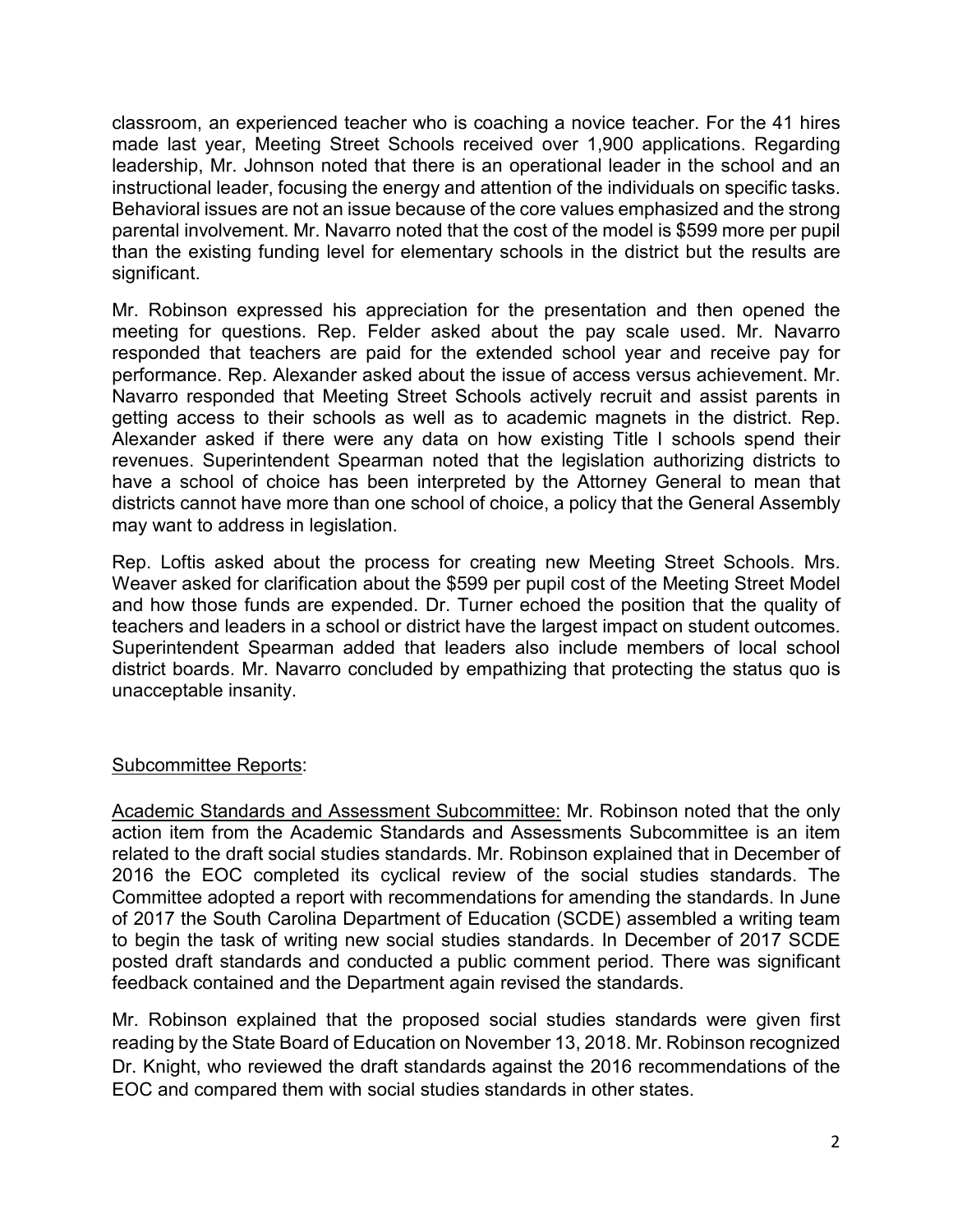After reviewing and considering the draft standards, the Subcommittee recommended to the full EOC the following:

- 1. Approval of the high school social studies standards as written.
- 2. Approval of the grades 4-8 standards as written contingent upon the Department creation a progression of the four social studies skills (history, economics, geography and civics) across these grade levels as was developed for K-2. The progression should be developed prior to implementation of the standards. The progression should clearly articulate for teachers the social studies skills that students should develop competencies in at each grade level and across grade levels. The progression could be accomplished in multiple ways: included in the grade-level standards; addressed in an appendix to the standards document; or included in the supporting document. To be consistent with the current English language arts (ELA) and mathematics standards, the progression should be included in the standards document. While the progression is being developed, SCDE can develop professional learning opportunities for grades 4-8 and the assessments for grades 5 and 7.
- 3. For grades K-3, the Subcommittee recommends that the standards not be approved as drafted and instead the Subcommittee provides the following suggestions for improving the standards:

While the focus of the key concepts of the four social studies skills is appropriate and essential to prepare students for the higher cognitive demands in grades 4 and beyond, the essential content, alignment and rigor of the standards need to be improved and the foundations of democracy more clearly articulated in the standards. The EOC would recommend that the standards for K-3 be revised to create a strong foundation in the four social studies skills accordingly:

- a. Increase the cognitive demands as proposed in other state standards in Georgia, North Carolina, Ohio, Florida, Maryland and Wisconsin.
- b. The K-2 standards should include more information on foundations of democratic principles including symbols, events, people and practices associated with United States government; skills and attitudes of being a responsible citizen; and rights and responsibilities of individuals and groups. K-2 standards should also be reviewed to eliminate redundancies in standards across grades. Some of the standards that focus on instructional practices rather than on skills and knowledge should be revised. An example is Standard 2.E.3 – "create a simple budget and articulate the priorities using economic terms such as expenses, income, and savings."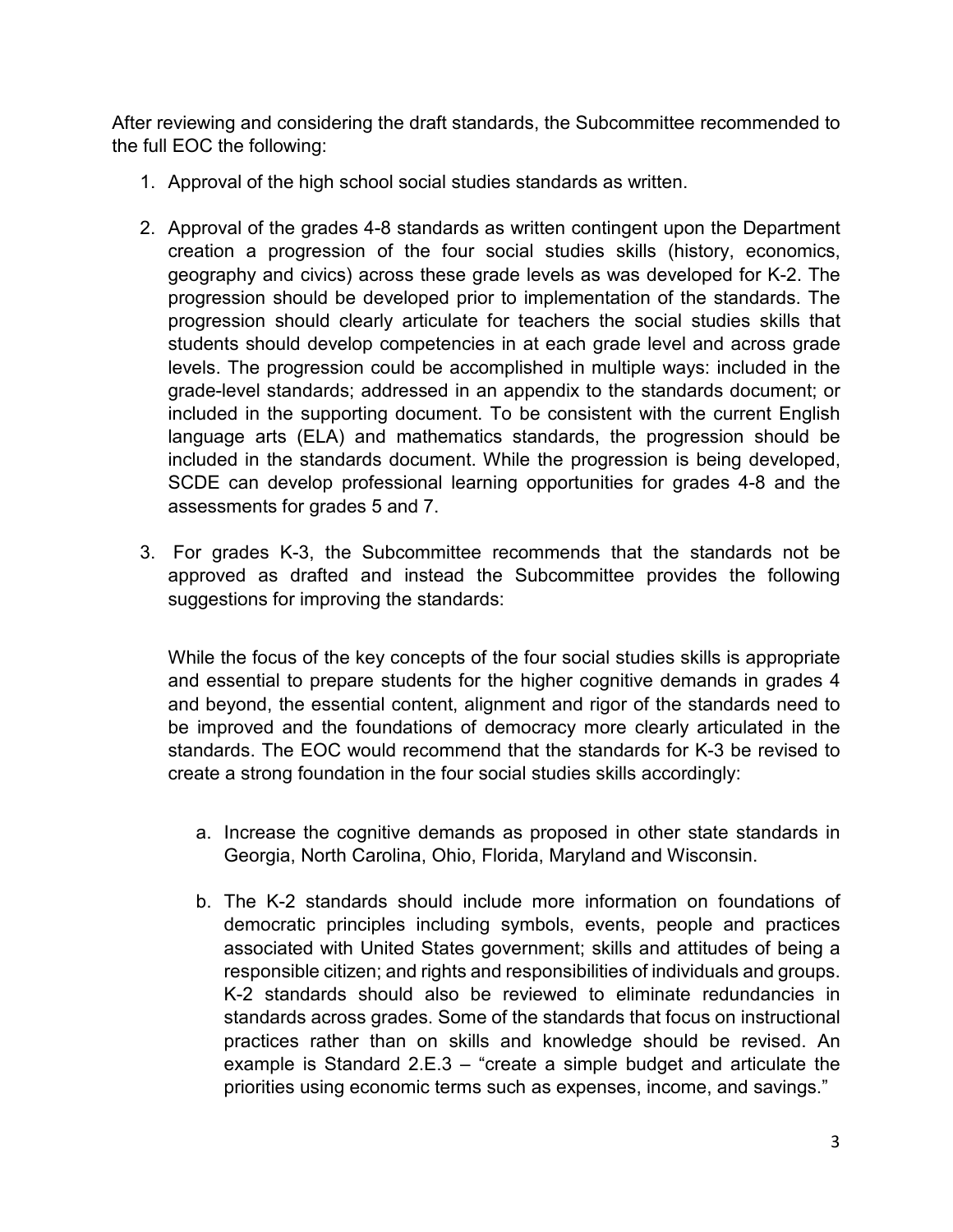- c. The grade 3 standards are titled *South Carolina and World Geography*; however, the content is overwhelming world geography. The recommendation would be that the grade 3 standards be revised around the four social studies skills (history, economic, geography and civics & government) with an emphasis on South Carolina. Teachers could be given flexibility to teach these skills using examples from the past or present in South Carolina. For example, students could learn competencies in civics & government by learning about the relationship between state, federal and local governments. They could learn geography by learning the key landforms in South Carolina. Skills in economics could be learned by looking at the local, state or national current businesses in South Carolina (agricultural, high tech manufacturing, etc.) Teachers could then ask students to analyze and compare the economic, political, geographic or historical differences within South Carolina, between South Carolina and other states or even between South Carolina and other countries.
- 4. The EOC should recommend that SCDE develop a strong supporting document for teachers while also providing high quality professional learning opportunities. These standards focus less on rote memorization and more on critical thinking. As was the case with the Fordham Institute's review of our English language arts (ELA) standards, such supporting documents are crucial to assist teachers and improve learning. Furthermore, fewer school districts have dedicated social studies coordinators to provide technical assistance and support to classroom teachers. While SCDE will provide professional learning opportunities to teachers, a very small percentage of teachers will be able to participate in the training. A strong supporting document would ensure that all teachers have access to the information. A strong supporting document would include information on the progression of skills as well as guidance on such issues as the following. Several indicators ask students to be able to "analyze multiple perspectives of economic, political and social developments." Giving teachers optional examples of what constitutes multiple perspectives without specific examples of names would be most beneficial to teachers.
- 5. The EOC should recommend that in the future, especially during the upcoming revision to the South Carolina science standards, that SCDE consider hiring a consultant to assist the standards writing teams with guidance on writing the standards with common language across grade levels. Having consistency across grade levels is crucial to teachers who may move from one year to the next across grade levels.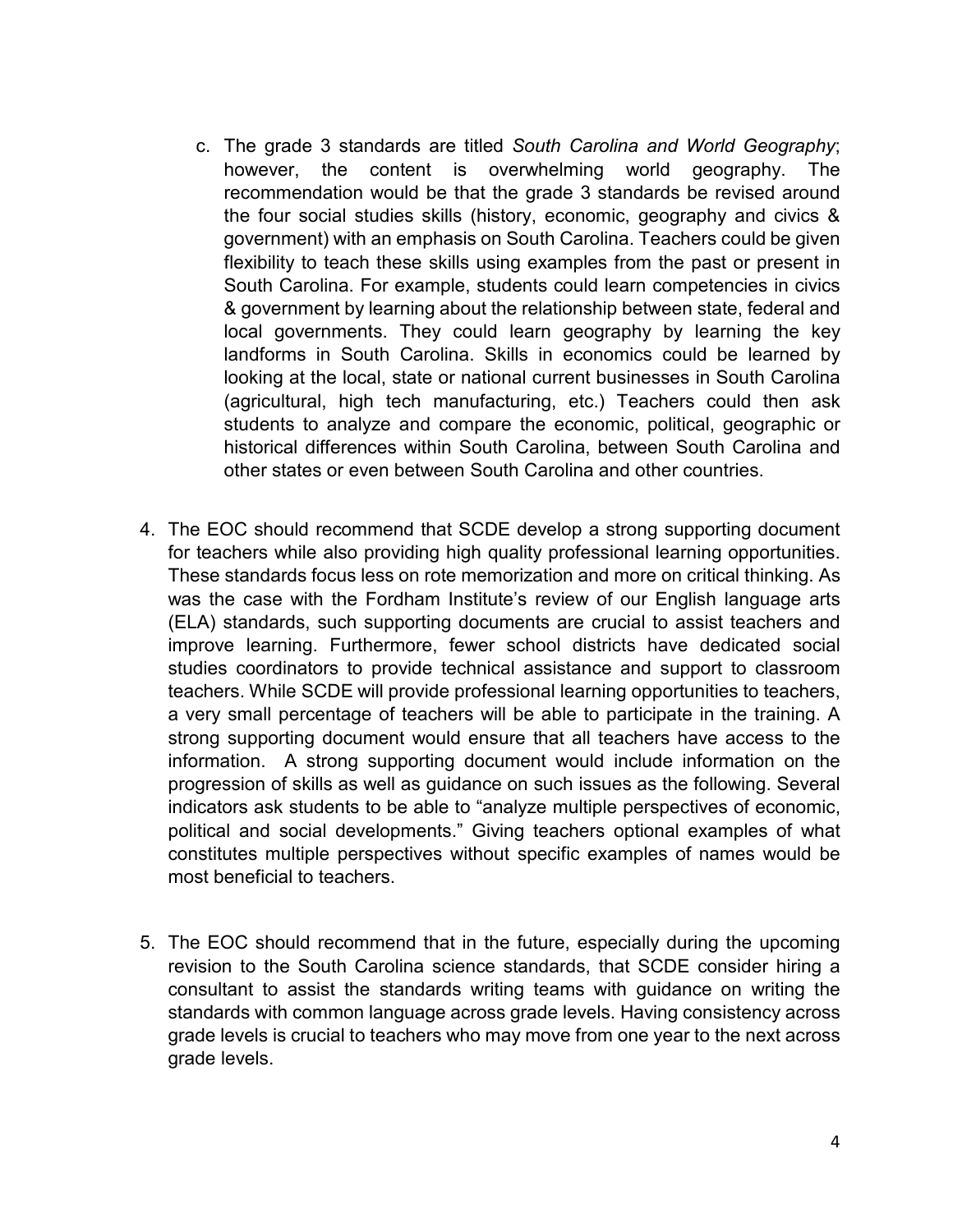Since the recommendation comes to the full EOC by the subcommittee, Mr. Robinson reminded the members that the recommendations do not need a second. Mr. Robinson opened up the floor to questions. Mrs. Hairfield noted that the social studies standards are the key to ensuring that students graduate civic ready. While she would have preferred a stronger emphasis on civic readiness in the standards, she supported the subcommittee recommendations. Sen. Matthews asked how the teaching of African-American history had been handled in the standards. Superintendent Spearman asked Dr. David Mathis, Deputy Superintendent for College and Career Readiness at SCDE, to address Sen. Matthews' question. Dr. Mathis explained that the supporting documents that will be produced will give teachers guidance on how to teach African-American history. Dr. Turner moved to approve the subcommittee recommendation. Sen. Hembree seconded the motion. The Committee voted unanimously to approve the recommendation.

EIA and Improvement Mechanisms Subcommittee: Dr. Couch explained that pursuant to Section 59-6-10, the EOC is required to "review and monitor the implementation and evaluation of the Education Accountability Act and Education Improvement Act programs and funding" and to "make programmatic and funding recommendations to the General Assembly. All EIA-funded programs submitted program and budget reports to the EOC. Using these reports along with public hearings on October 29, the Subcommittee is recommending the following budget and proviso recommendations:

First, the EIA penny sales tax is projected to generate \$853 million in FY2019-20, which is a \$16.2 million increase above the current EIA budget. In the current fiscal year, the EIA budget is projected to have a shortfall of \$8.4 million. Of the \$16.2 million in available new money, approximately \$15,404,235 will be needed to support the operation of the public charter schools authorized through the SC Public Charter School District and the Erskine Charter Institute for increased student enrollment and new schools. There simply is not enough money for an increase in the per pupil funding levels. The second item is a \$417,544 increase for special schools for teacher salary increases. Finally, a total of \$2,450,000 is needed just to annualize funding for industry certifications. Of this amount, the Subcommittee only had an additional \$420,221 in EIA funds. The balance will have to come from recurring or non-recurring General Funds.

The Subcommittee also included several recommendations to the Governor and General Assembly for addressing two critical issues: (1) ensuring students graduate with worldclass knowledge, skills, and characteristics to be college and/or career ready; and (2) the recruiting and retaining of teachers. The Subcommittee recommended either general fund or any additional EIA revenues to be used for the following:

Computer Science - \$1,050,000 which includes \$750,000 to SC Department of Education for professional development and \$300,000 in non-recurring funds for partnerships among USC, The Citadel and Lexington 1 to establish a statewide regional network to support teachers.